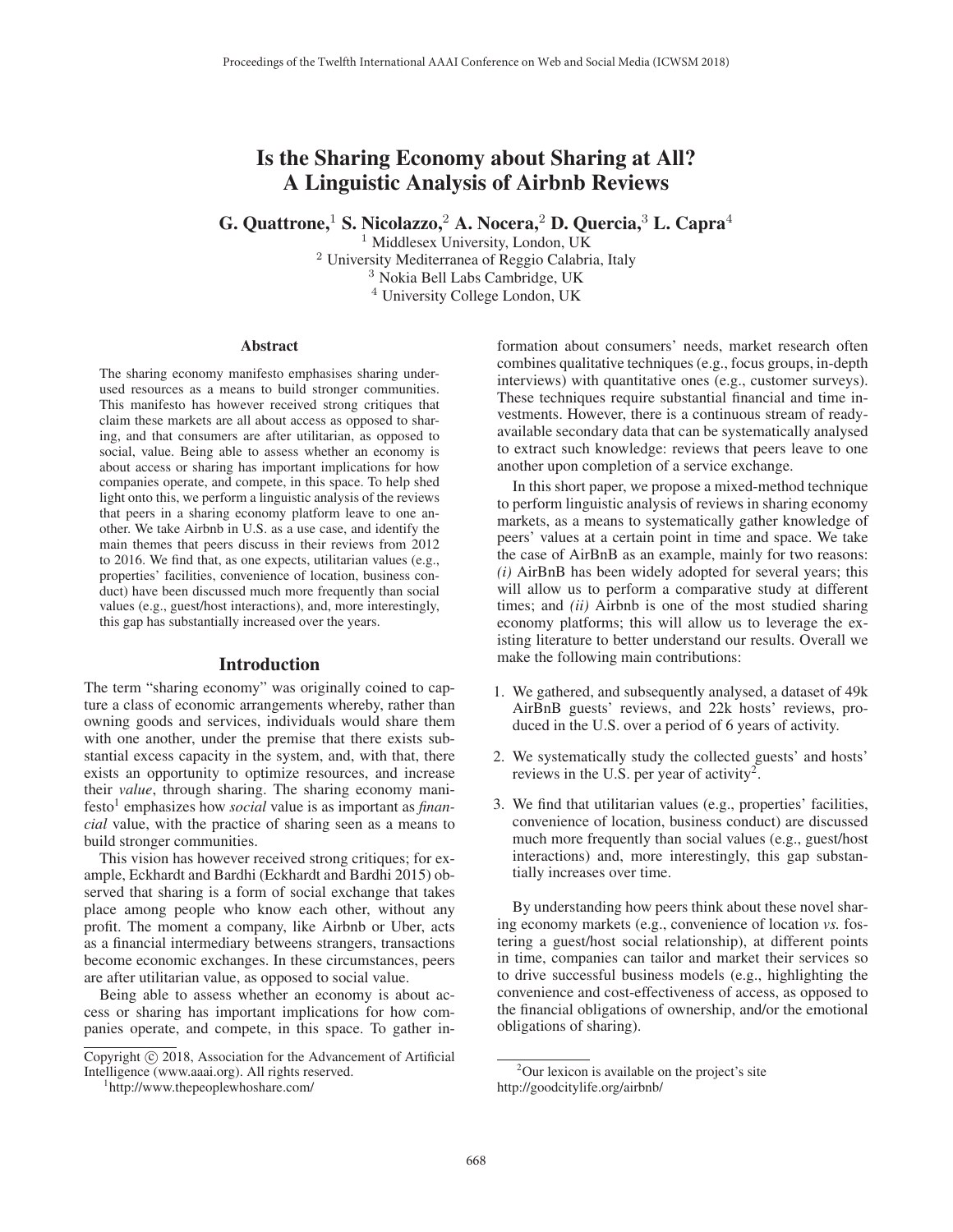# Related Work

Sharing economy platforms like AirBnB have been studied by the academic community following two main lines of enquiries: understanding the impact of such platforms on related industries, and understanding motivation of both hosts and guests for participating.

Impact. Scholars from Business Studies and Economics have extensively analysed the relationship between sharing economy services and their regulated counterparts (e.g., Uber *vs.* taxis, AirBnB *vs.* hotels), to shed light onto the increasing accusations about the former being predatory and exploitative, causing severe externalities onto the latter. For example, (Zervas, Proserpio, and Byers 2016; 2015) focused their analysis on Texas and showed that indeed an increase in the number of AirBnB listings in this city leads to a decrease in the number of monthly hotel room accommodations. Other scholars have looked more broadly at the impact that sharing economy services have had on the economy. For example, (Fang, Ye, and Law 2016) found that such platforms have brought benefits to the broader tourism industry, since a reduction in accommodation prices has increased the number of tourists, and that has been driving the opening of many new job positions in related industries (e.g., restaurants). (Quattrone et al. 2016) conducted a temporal analysis on the growth of Airbnb in London, UK from 2012 to 2015. They found that Airbnb properties and hotels are not located in exactly the same urban areas: while the latter are mostly present in the city center and close to tourist attractions, the former are increasingly spreading out to areas where low and middle income people reside. These results collectively point to the fact that Airbnb and hotel industries are two distinct services, although they do no shed light onto what motivates customers to gravitate around one or the other.

Motivation. A parallel stream of works has looked into motivational factors behind sharing economy platforms' uptake. For example, (Varma et al. 2016) conducted an online survey of both Airbnb customers and traditional hotels' ones. They found that the two are quite distinct in terms of their needs and motivation. (Satama and others 2014) focused on sharing economy participants, and Airbnb hosts in particular, and delved further into their motivation to take part in these markets. By means of an online survey distributed via social media, they discovered that primary drivers of participations were convenience (e.g., speed and ease of finding accommodation) and hedonism (e.g., having fun); social influence (e.g., perception that others have of AirBnB users) was also mentioned, though to a lesser extent. (Ikkala and Lampinen 2015) focused on AirBnB hosts, and used in-depth interviews to elicit their motivation. Findings for the city of Helsinki revealed that money was often the initial driver; however, over time, social factors started to gain importance. A follow-up study (Lampinen and Cheshire 2016) conducted with 12 host interviewees now based in San Francisco, revealed that the financial benefits of hosting were indeed not a key factor, while social exchange and interpersonal interactions were. These find-

ings suggest that, while hotels are business structures only, AirBnB is a platform where business and social factors come together. For platform owners to act upon these findings, they would need to gain confidence in their validity, and assess to what extent they hold across a larger sample of users and over time. To do so, a methodologically different approach is needed. In this paper, we propose one based on the linguistic analysis of the reviews that peers leave to one another.

#### Dataset

We selected Airbnb users at random for six months around the globe, and crawled their reviews and corresponding listings. In so doing, we obtained 282k Airbnb reviews: 203k guests' reviews, and 79k hosts'. We removed those that were too long (with more than 150 words) or too short (with less than 3 words). Since we were interested in a large scale geographic analysis of Airbnb, we needed to determine for which countries we had enough reviews. We decided to analyse one country only, the one producing the highest number of reviews. This country resulted to be the U.S. (49k reviews written by guests and 22k reviews written by hosts). We inferred the language of these reviews with the R package *textcat* and the Rosette Text Analytics API<sup>3</sup>; 99% of collected reviews resulted to be written in English.

# Method & Results

Before starting our analysis, we built a dictionary of "topical" words (Task 1) that was then used to parse and analyse Airbnb reviews over six years (Task 2).

#### Task 1. Building a Dictionary

We built our dictionary in four steps: we developed a coding scheme by qualitatively analysing a random *sample* of Airbnb reviews (step 1), validated the coding scheme with a crowd-sourcing study on Crowdflower (step 2), labeled a larger set of reviews with another crowd-sourcing study on Crowdflower (step 3), and built a dictionary that consisted of the labels derived in the previous step (step 4).

Step 1. Developing a Coding Scheme. We performed a thematic analysis on 100 random Airbnb reviews. To ensure a representative sample of reviews across years, the 100 reviews were selected through stratified sampling. In a way similar to (Braun and Clarke 2006), two independent annotators coded these 100 reviews by performing three steps: *(i)* familiarising with the data, *(ii)* generating the initial codes and searching for themes among codes, and *(iii)* defining themes. After a full round of coding, the two coders compared their results, and agreed on which themes to remove, amend, or merge. As a result, they agreed on having five main themes. These were named 'Property', 'Location', 'Professional Conduct', 'Personality', and 'Social Interaction'.

<sup>3</sup> https://www.rosette.com/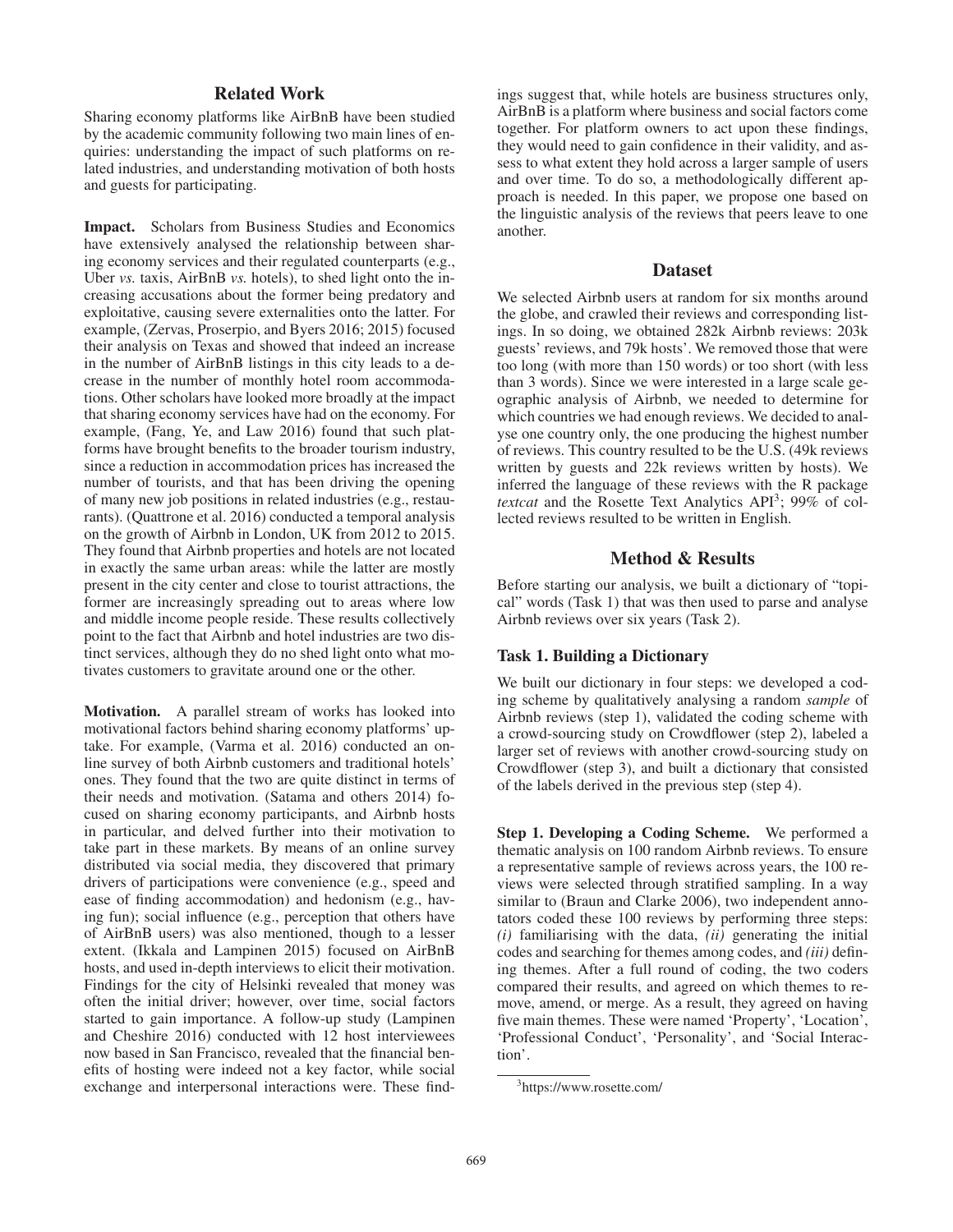| Category                   | Description                                                                                                                                                                                                                                                                | Example                                                   |
|----------------------------|----------------------------------------------------------------------------------------------------------------------------------------------------------------------------------------------------------------------------------------------------------------------------|-----------------------------------------------------------|
| Property                   | Covering topics related to the<br>property/house/room such as its<br>cleanness, its decoration, size,<br>or furniture.                                                                                                                                                     | "the room was<br>bright<br>and<br>clean"                  |
| Location                   | Covering topics related to the<br>neighbourhood where the prop-<br>erty is situated such as nearby<br>viewpoints, restaurants, metro<br>stations, and so forth.                                                                                                            | "the<br>area<br>was<br>full<br>of<br>nice<br>restaurants" |
|                            | ProfessionaCovering topics related<br>to                                                                                                                                                                                                                                   | "she<br>left<br>the                                       |
| Conduct                    | the professional conduct<br>of<br>guest/host such as how good<br>their communication has been.<br>whether the guest has left the<br>room clean and/or she has<br>respected the house rules, or<br>whether the host has been flex-<br>ible with check-in/check-out<br>times | room clean and<br>tidy"                                   |
| Social<br>Interac-<br>tion | Covering topics related to the<br>personality of guest/host or<br>about guest/host spending so-<br>cial time together.                                                                                                                                                     | "I enjoyed chat-<br>ting with her"                        |

Table 1: Our four themes

Step 2. Validating a Coding Scheme. To ascertain the effectiveness of coding reviews with those five themes, we asked crowd-workers to annotate a new sample of 100 Airbnb reviews. To that end, we prepared a Crowdflower page<sup>4</sup> that consisted of three sections:  $(i)$  a list that showed our five themes; *(ii)* label examples of real Airbnb reviews (done by us); and *(iii)* the Airbnb reviews to be labelled. We paid  $0.05\$  per annotation, and each Airbnb review was independently annotated by at least four different workers. We computed the Fleiss' kappa agreement score for the five themes (Fleiss 1971), and two of them had a Fleiss' kappa score less than 0.5. We merged these two into one theme, resulting in four main themes: 'Property', 'Location', 'Professional Conduct' and 'Social Interaction' (Table 1). To ascertain the effectiveness of coding with those four themes, we again asked crowd-workers to annotate a new sample of 100 Airbnb reviews. All the four themes resulted into a Fleiss' kappa score higher than than 0.5, suggesting their validity.

Step 3. Labelling Reviews. We were then ready to label a larger set of Airbnb reviews using the newly found four themes. With Crowdflower, 600 reviews were annotated, each by at least four workers. We removed those on which annotators disagreed, and ended up with 550 labelled reviews. As one expects, the most popular theme was 'Professional Conduct', followed by 'Property' and 'Location'; and 'Social Interaction' was the least frequent theme.

Step 4. Building a Dictionary. Finally, with each of the four main themes, we needed to associate representative words (n-grams). We did so in a data-driven fashion in three steps. First, for each theme  $c$ , we split the 550 annotated reviews into two sets:  $Set_c$  and  $Set_{\bar{c}}$ .  $Set_c$  is the set of reviews



Figure 1: Fraction of mentions of business *vs.* social interactions in *guests*' reviews

labelled with theme  $c$  by at least three quarter of workers; while  $Set_{\overline{c}}$  is the set of reviews labelled with theme c by no more than one quarter of workers. Second, we extracted all *n*-grams from  $Set_c$  and  $Set_{\overline{c}}$ , with  $n = \{1, 2, 3\}$ . For each *n*-gram t, we computed two measures  $tf(t, c)$  and  $tf(t, \bar{c})$ , denoting the term frequency of t in  $Set_c$  and  $Set_{\bar{c}}$ , respectively. Finally, we computed  $tf_{gain}(t,c) = \frac{tf(t,c)}{tf(t,c)}$ , and, with each theme  $c$ , we associated all the  $n$ -gram  $t$  such that  $tf(t, c) > th_{tf}$  and  $tf_{gain}(t, c) > th_{gain}$ , with  $th_{tf} > 0$ and  $th_{gain} > 1$ . The use of the first threshold  $th_{tf}$  removed unpopular *n*-grams. The use of the second threshold  $th_{gain}$ included only the n-grams that were comparatively more popular in  $Set_c$  than in  $Set_{\bar{c}}$ . The values of  $th_{tf}$  and  $th_{gain}$ that produced a list with the least number of noisy and unpopular *n*-grams were  $th_{tf} = 0.02$  and  $th_{gain} = 3$ . The resulting dictionary contained words arranged in the four themes.

## Task 2. Analysing Airbnb Language

As a second and final step, we grouped Airbnb reviews by year and, for each group of reviews, we computed the fraction of  $n$ -grams in theme  $c$ :

$$
adoption(c, text) = \frac{\sum_{t \in c} freq(t, text)}{\sum_{t \in v} freq(t, text)}
$$

where  $freq(t, text)$  is the number of occurrences of *n*-gram t in text, and v is the set of distinct n-grams in text. We identify two main types of interactions: the first is called 'business interaction' and groups our 'Property', 'Location', and 'Professional Conduct' themes together; and the second is called 'social interaction' and reflects our 'Social Interaction' theme.

For each of the two types of interactions, the fraction of  $n$ grams (what we call adoption) in guests' reviews (Figure 1), and those in hosts' reviews (Figure 2) show strikingly consistent patterns. Reviews concerning business interactions (i.e., those mentioning property-related words and professional conduct) have been increasing over the years. Conversely, mentions of social interactions have been rarer and, interestingly, decreasing over time in both guests' and hosts' reviews.

To cross validate our results, we considered another way of coding reviews that relies on the Linguistic Inquiry and Word Count (LIWC) dictionary. LIWC is a popular dictionary developed over the last few decades that includes 64

<sup>4</sup> Crowdflower is a crowd-sourced market of online workforce to clean, label and enrich data: https://www.crowdflower.com/.